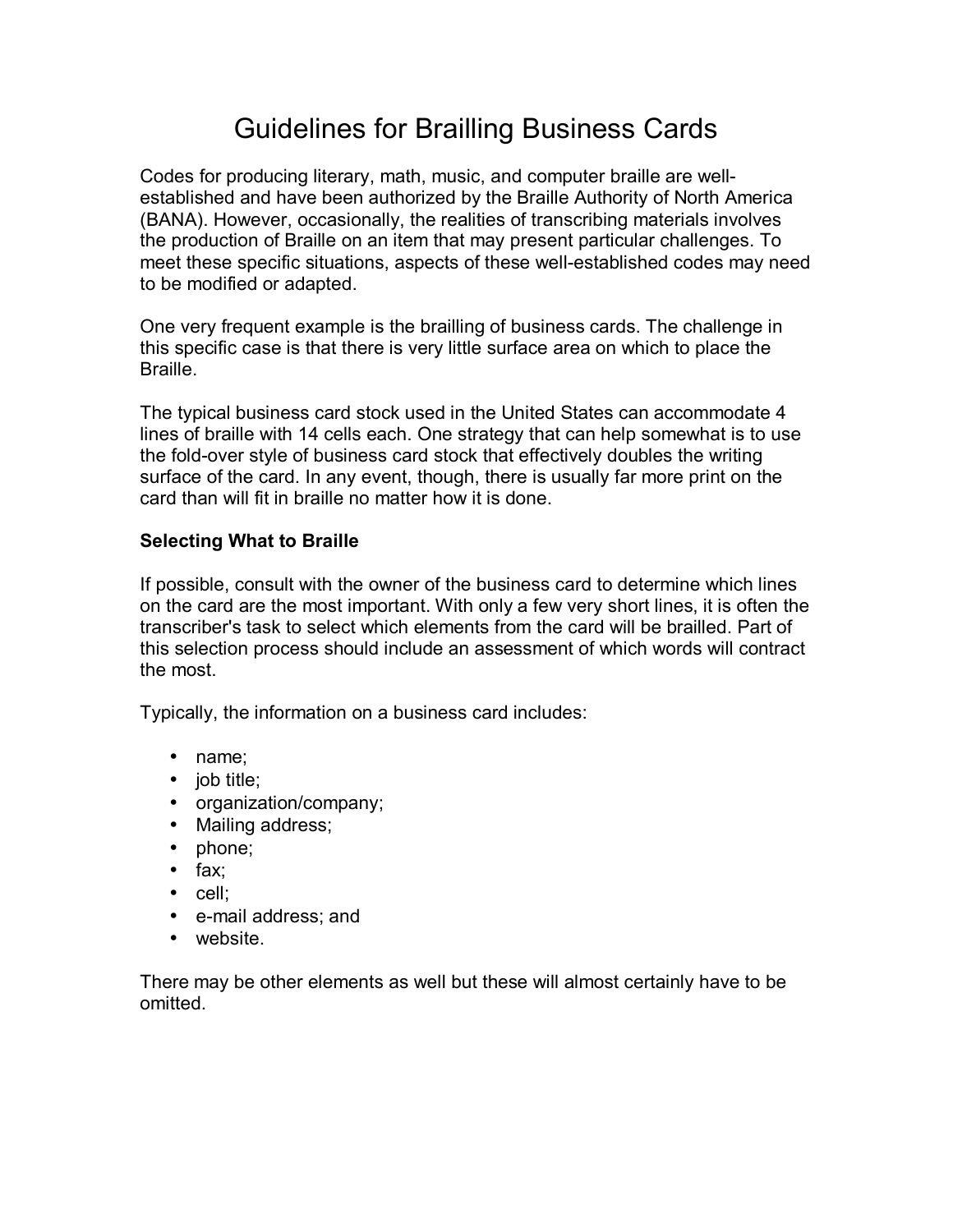Very often, fitting the most crucial print information on a business card in Braille will require some creativity and flexibility. Some elements to consider when making this decision include:

- first line: name;
- second line: organization/company;
- third line: phone number; and
- fourth line: e-mail address.

The format of these lines should be planned considering the entire card, not just one line at a time. All lines except the e-mail address will be transcribed using the literary braille code.

#### **Strategies to Accommodate the Literary Braille Elements**

In most cases, the person's name is essential. If the name won't fit on a 14-cell line, the first thing to try is to remove the capital signs. If it still doesn't fit, then remove the middle initial, if there is one. If it still will not fit, then use an initial for the person's first name. If these strategies still don't reduce the character count for the line to the needed 14 cells, the last and least desirable option is to continue the name on the second line.

Some indication of the name of the organization or company is usually desirable on a business card. However, this element may be able to be left off, especially if the e-mail address has an indication of the company or organization. Other strategies may also be employed when planning for the company name such as removing the capital signs and shortening or eliminating some words. In the case of an organization or company name, abbreviating words such as "lib" for "library," "amer" for "American," or "nat" for "National" can work well.

If the telephone number has no extension, then it will fit well like this: #123-456-7890. Extra characters such as parentheses should be avoided or omitted. Do not remove the number sign unless absolutely necessary.

# **Strategies for Brailling the E-mail Address**

An e-mail address should be brailled according to the Computer Braille Code (CBC). The opening and closing CBC indicators can be omitted if their use will extend the e-mail address onto a new line. When an e-mail address must be divided over two lines, try to divide it after the "at" sign or after a period. Do not insert hyphens or continuation indicators to show that the e-mail address has been divided. Begin the second line of the e-mail address in cell 2. An e-mail address should never be written in contracted braille.